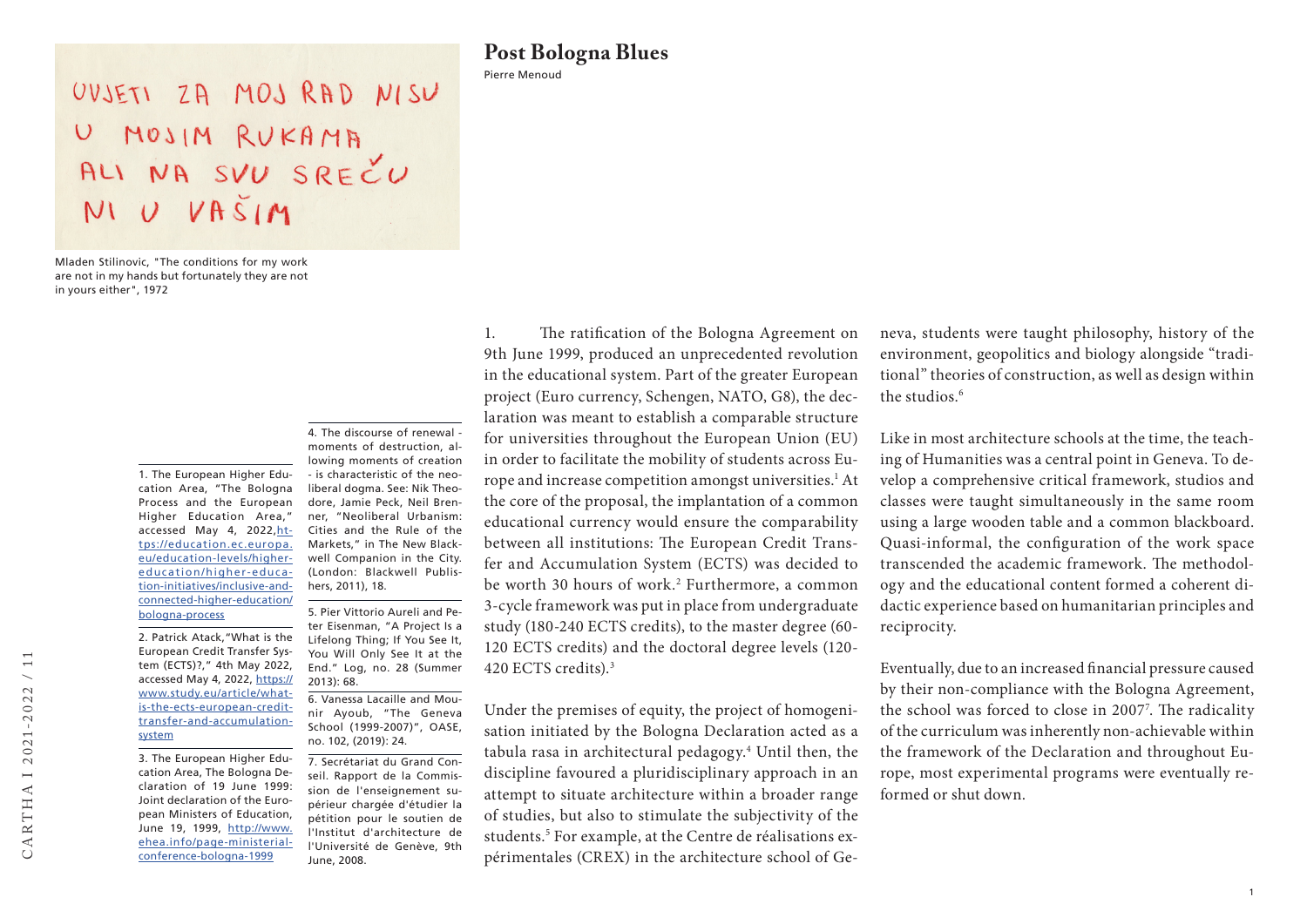8. Iryna Kushnir, "The Role of the Bologna Process in Defining Europe." European Educational Research Journal 15, no. 6 (November 2016): 664– 75. [10.1504/IJTG.2004.004551](http://10.1504/IJTG.2004.004551) 13. Lorenz, Chris, "Will the

9. Quinn Slobodian, Globalists: The End of Empire and the Birth of Neoliberalism (Harvard University Press, 2020)

10. Henry Etzkowitz, "The Evolution of the Entrepreneurial University." International Journal of Technology and Globalisation vol. 1, no. 1 (September 2004): 64-77. DOI: [10.1504/IJTG.2004.004551](http://10.1504/IJTG.2004.004551)

universities survive the European Integration? Higher Education Policies in the EU and in the Netherlands before and after the Bologna Declaration" Sociologia internationalis 44, no. 4 (March 2016): 123-151.

12. Henry Etzkowitz, "The Evolution of the Entrepreneurial University." International Journal of Technology and Globalisation vol. 1, no. 1 (September 2004): 64-77. DOI:

14. Waltman, Ludo, and Vincent A. Traag. "Use of the journal impact factor for assessing individual articles: Statistically flawed or not?." F1000Research vol. 9 366. 1 Mar. 2021, doi: [10.12688/](http://10.12688/f1000research.23418.2) [f1000research.23418.2](http://10.12688/f1000research.23418.2)

## 15. Lorenz, Chris. p.123-151 16. Joan Ockman, "Slashed",

accessed May 5, 2022, [https://](https://www.e-flux.com/architecture/history-theory/159236/slashed/) [www.e-flux.com/architec](https://www.e-flux.com/architecture/history-theory/159236/slashed/)[ture/history-theory/159236/](https://www.e-flux.com/architecture/history-theory/159236/slashed/) [slashed/](https://www.e-flux.com/architecture/history-theory/159236/slashed/)

17. Joan Ockman, "A Brief History of Architectural Research" (Lecture, EPFL, Lausanne, 4th June 2019)

11. Jean-François Lyotard, The Postmodern Condition: A Report on Knowledge (Minneapolis: University of Minnesota Press, 1984), 4.

18. Vanessa Lacaille and Mounir Ayoub, "L'école de Genève," accessed May 5, 2022, [https://www.espazium.](https://www.espazium.ch/fr/actualites/lecole-de-geneve) [ch/fr/actualites/lecole-de-ge-](https://www.espazium.ch/fr/actualites/lecole-de-geneve)

2. In order to understand the implacable success of the Bologna Agreement and the ultimate demise of radical pedagogies around Europe, one has to situate the declaration within its context. As Iryna Kushnir, researcher in Europeanization, Institutions and institutional change highlights, the declaration remains a central point in the creation of the EU, and with it, the expansion of a new form of capitalism.8 Based on the theories of Fred Hayek, neoliberalism fundamentally differs from "pure" capitalism in its transnational reach.<sup>9</sup> The EU undermined the autonomy of the signatory nations in order to create a central market and similarly, the Bologna Agreements fulfilled the same objectives with the homogenisation of the curriculum throughout Europe.

The premise of the neoliberal project is as simple as it is effective; everything is now to be treated as a commodity. Thus, knowledge, like wheat, could be bought, traded, or even speculated upon. As Chris Lorenz explains in his paper "Will the universities survive the European Integration?", the Bologna Agreements implemented the necessary structures to transform the very essence of knowledge production.10 Contrary to the way scientists of the Enlightenment sought knowledge in order to define a "truth", the Bologna system defines knowledge as a simple currency. Knowledge is now no longer an end itself, but merely a means to extract capital. Through a Marxist perspective, the new curriculum can be understood an unprecedented transition from education for its "use value" to education for its "sign exchange value", as Jean-François Lyotard argues:

"The old principle that the acquisition of knowledge is indissociable from the training (Bildung) of minds, or even of individuals, is becoming obsolete and will become ever more so. […] Knowledge ceases to be an end in itself, it loses its 'use-value'".11

As a paradigm of neoliberalism, competition is central to the proper functioning of universities. The choice of courses, professors, doctoral students and their numbers is directly defined by the market.<sup>12</sup> The emergence of complex ranking systems aimed at quantifying an asset's performance is pushing universities towards a rationalisation of the educational process.13 For example, the "impact factor" is an index used in the academic world to measure the importance of an author or a journal. Independent of its intrinsic quality, its market value is directly determined by its influence calculated in academic citations.14 Thus, knowledge is abstracted to a simple quantifiable performance; "homo academicus is now modelled after *homo economicus*".15

Bologna thus rationalises the educational process, but also participates in the standardisation of its content and the ranking of knowledge according to its marketability.16 Furthermore, transferability is essential to the new system which forces the educational content to be "mathematically" quantifiable. Consequently, it favours "explicit" knowledge which can be learned through study and tested through examination rather than tacit or embedded knowledge learned through process and repetition.17 Being able to test students' explicit knowledge in a subject makes standardisation of courses and grades much easier and, according to Joan Ockman, explains the recent expansion of polytechnics, whose curriculum is mainly based on scientific branches. The marketability of "applied technologies" particularly leads private companies to allocate funds to finance research. However, this also leads to increasing influence by these corporations over the direction of the educational programme. For example, the closure of the CREX in Geneva is directly linked to the introduction of the architecture programme at the *Ecole Polytechnique de Lausanne*. 18 Sponsored by Holcim, Rolex and Logitech, the Lausanne school is infinitely more lucrative than an experimental programme based on environmental phi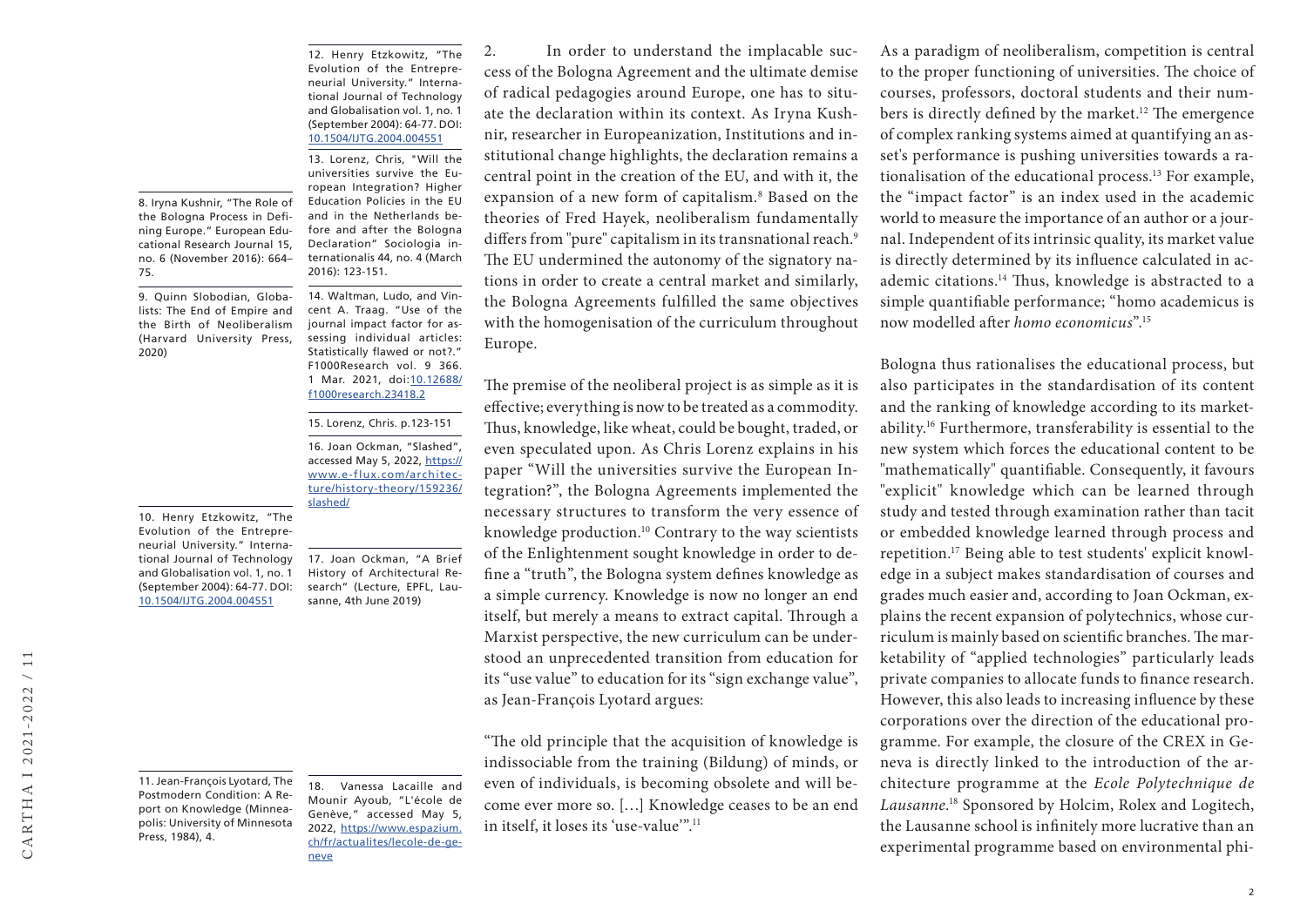19. Lorenz. p.123-151

20. Pier Vittorio Aureli and<br>Peter Eisenman. p.68

26. The European Higher Education Area, The Bologna Declaration of 19 June 1999: Joint declaration of the European Ministers of Education,

27. Claudia Wiesner, "Capitalism, democracy, and the European Union", Zeitschrift für Vergleichende Politikwissenschaft 10, no. 3-4 (December 2016): 219-239. DOI:[10.1007/](http://10.1007/s12286-016-0320-y ) [s12286-016-0320-y](http://10.1007/s12286-016-0320-y ) 

June 19, 1999

28. Atack

21. Bourdieu, Pierre, Le Sens Pratique (Paris: Les Editions De Minuit, 1980): 82.

22. For example, in a census produced in 2020 at the EPFL by Morgane Hofstetter and Marion Fonjallaz, 335 male architects were discussed throughout the Bachelor whereas only 12 females were mentioned (sometimes as "wife of", like in the case of Denise Scott Brown and Robert Venturi)

23. Antonio Gramsci, Quaderni del carcere (Turin: Einaudi, 1975): 2343.

24. James Scott, Seeing Like a State: How Certain Schemes to Improve the Human Condition Have Failed (New Haven and London: Yale University Press, 1998)

25. Eva Hartmann, "Bologna goes global: a new imperialism in the making?" Globalisation, Societies and Education 6, no. 3 (October 2008): 207-220. DOI: [10.1080/14767720802343308](http://10.1080/14767720802343308)

losophy. Moreover, thanks to the allocation of funds in their respective fields, they can also expect a direct return on their investments.<sup>19</sup>

As argued by Pier Vittorio Aureli, the fundamental shift initiated by the Bologna Declaration is in the fact that the new architectural curriculum favours the formation of a new entrepreneurial class, rather than the "formation of a good citizen".20 Indeed, without the previous critical framework, students reproduce the same systemic schemes they are taught; an endless loop of oppressive architectural production. Through the concept of the habitus, Pierre Bourdieu defined a system of values and behaviours, both formal and informal, implementing a correlation between the product, the circle of production and reproduction. Thus, the habitus would perform as "structures structurées prédisposées à fonctionner comme des structures structurantes".21 Hence, when looked upon through a Bourdieusian lens, the globalised study plan reinforces and replicates ideas and practices of the dominant culture: male, white and western.22

As defined by Antonio Gramsci in the 20th century, the homogenisation of educational programs is undoubtedly linked to a hegemonic dynamic aimed at establishing a central power.23 The Bologna Declaration, based on the Anglo-Saxon university system, forced the rest of Europe to comply with its demands, which resulted in the suppression of localised curricula. Furthermore, it prevents through financial incentives the production of an alternative system that does not conform to existing power structures.<sup>24</sup> Therefore, as Eva Hartmann argues, the design of the Bologna Agreements can be seen as an unprecedented attempt of cultural colonisation.25

3. The homogenisation of the different curricula has been essential to the functioning of the new school system. However, this has resulted in an inexorable rationalisation of educational content and forms of pedagogy leading to a suppression of potential alternatives. The standardisation of the system is, however, carried out in order to facilitate transferability and exchanges, which, according to the original statement, aims to democratise "access to education, training opportunities and related services" throughout Europe.<sup>26</sup> With its noble aim of facilitating intercultural encounters and exchanges through the single structure, the Declaration has in fact only served to propagate the dogma of neoliberalism.<sup>27</sup>

If the new forms of teaching are articulated around the concept of marketability, the creation of a new academic currency is a key feature of the new curriculum. The ECTS does not represent a monetary value as such, but rather a standardised equivalence between time and performance. Therefore, the European Higher Education Area decided that 1 credit will be worth 30 hours of "successful" work.28 However, the very basis of the equation is problematic; although ECTS credits are supposed to define a common basis on material elements, they relate two abstract values: time and quality.

Architecture, at the intersection of art and technology, is confronted with the impossibility of conforming to the logic of universal credit. The quality of a project, itself debatable according to the subjectivity of the master, does not systematically correspond to its equivalent workload. The possibility of granting - or not - credits thus becomes an additional means of pressure, allowing teaching staff to increase the workload at will. In that sense, ECTS caused the opposite reaction in architecture to the one originally intended; instead of regu-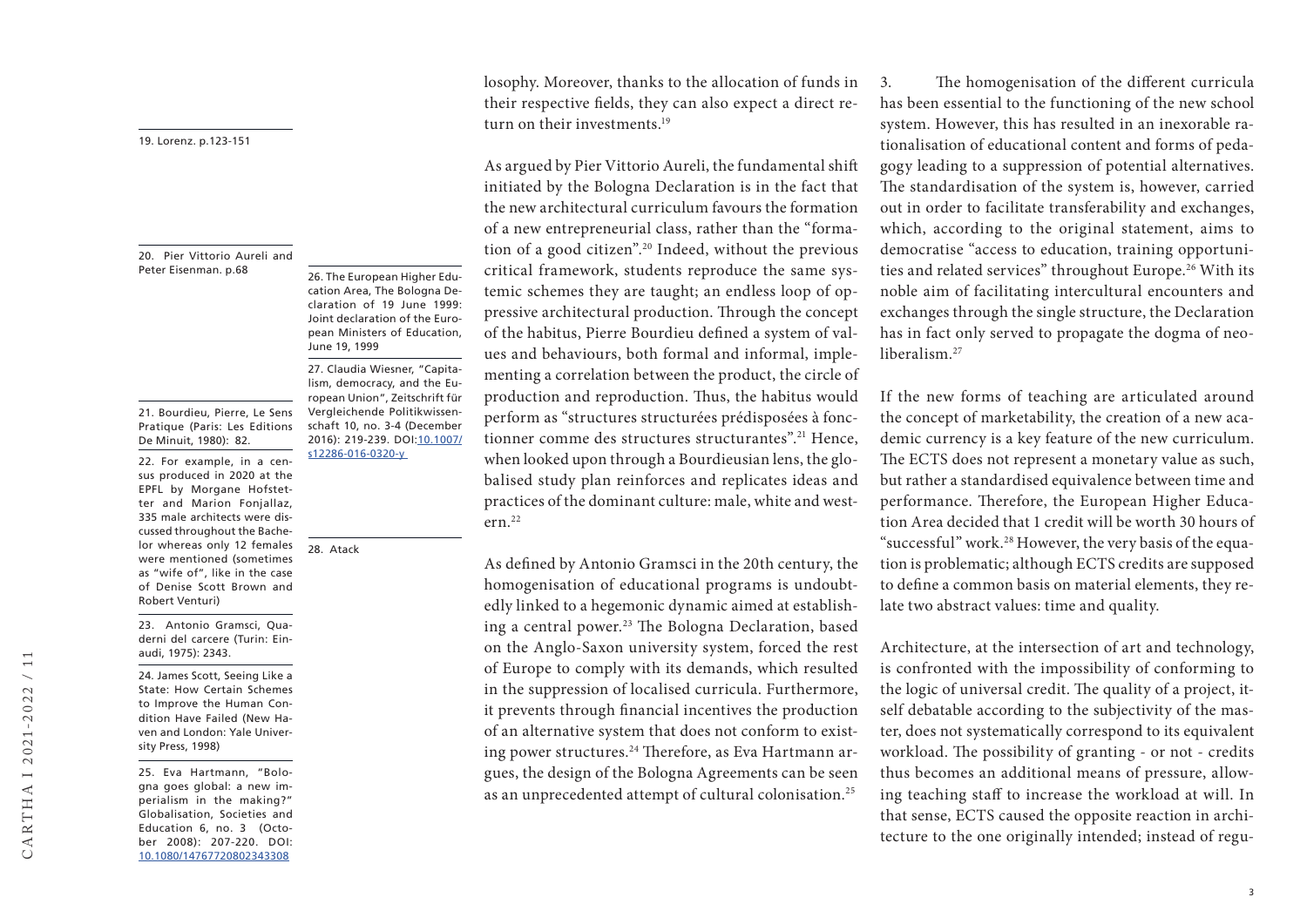29. The European Higher Education Area, The Bologna Declaration of 19 June 1999: Joint declaration of the European Ministers of Education, June 19, 1999

30. Julie Malfoy, "Suicide en école d'architecture: «On nous poussait à bout psychologiquement et physiquement»", Libération, May 3, 2022, [https://www.liberation.](https://www.liberation.fr/societe/suicide-en-ecole-darchitecture-on-nous-poussait-a-bout-psychologiq) [fr/societe/suicide-en-ecole](https://www.liberation.fr/societe/suicide-en-ecole-darchitecture-on-nous-poussait-a-bout-psychologiq)[darchitecture-on-nous-pous](https://www.liberation.fr/societe/suicide-en-ecole-darchitecture-on-nous-poussait-a-bout-psychologiq)[sait-a-bout-psychologi](https://www.liberation.fr/societe/suicide-en-ecole-darchitecture-on-nous-poussait-a-bout-psychologiq) [quement-et-physique](https://www.liberation.fr/societe/suicide-en-ecole-darchitecture-on-nous-poussait-a-bout-psychologiq) [ment-20220503\\_LZI4SEVLSV-](https://www.liberation.fr/societe/suicide-en-ecole-darchitecture-on-nous-poussait-a-bout-psychologiq)[C4ZI6YJYLKLZNBYE/](https://www.liberation.fr/societe/suicide-en-ecole-darchitecture-on-nous-poussait-a-bout-psychologiq)

31. Ivan Illich, Deschooling Society (New York: Harper & Row, 1971): 27.

32. Vivyan Adair, "Poverty and the (Broken) Promise of Higher Education," Harvard Educational Review 71, no. 2 (July 2001): 217–240. [https://doi.org/10.17763/](https://doi.org/10.17763/haer.71.2.k3gx0kx755760x50) [haer.71.2.k3gx0kx755760x50](https://doi.org/10.17763/haer.71.2.k3gx0kx755760x50)

33. Gabriel R. Serna, "Social Reproduction and College Access: Current Evidence, Context, and Potential Alternatives." Critical Questions in Education 8, no. 1, (Winter 2017): 1-16.

lating the workload to be done to obtain a certificate of competence, it opens a loophole to increase competition between students and between universities.

"We must in particular look at the objective of increasing the international competitiveness of the European system of higher education. The vitality and efficiency of any civilisation can be measured by the appeal that its culture has for other countries. We need to ensure that the European higher education system acquires a world-wide degree of attraction equal to our extraordinary cultural and scientific traditions."29

Competition is essential for the proper functioning of neoliberalism. In that sense, the facilitation of transferability induced by the standardisation of the curriculum and the introduction of ECTS credits actively reinforces competition in the academic environment. In order to do so, a maximum of workers - or in that case, students - must be put in competition, and the Bologna Agreements define the creation of a single educational market where universities pit students against each other in order to achieve the best possible results. However, the regularisation of working time promised by the instigation of a universal credit system is inherently incompatible with architectural studies. Therefore, the theoretically "healthy" competition turns into a continuous exploitation where the constant fear of academic failure, used as a repressive tool, prevents students from actively tackling the multiple challenges inherent in their studies.30 Like the factory worker, students have given up on promises of qualitative apprenticeship by accepting their exploitative condition.

Internalised, this culture of violence is justified by numbers, rankings, credits, and grades, regardless of the intrinsic value of the education. Because of the raging competition throughout Europe, the Bologna System

reinforces the need to obtain a "proof" of knowledge, as a token of competence. In consequence, experimentation with potential failure is not rewarded, which questions the ability of competition as a factor of progress. Thus, as Ivan Illich already wrote in the introduction of "De-schooling Society":

"Many students, especially those who are poor, intuitively know what the schools do for them. They school them to confuse process and substance. Once these become blurred, a new logic is assumed: the more treatment there is, the better are the results; or, escalation leads to success. The pupil is thereby "schooled" to confuse teaching with learning, grade advancement with education, a diploma with competence, and fluency with the ability to say something new. His imagination is "schooled" to accept service in place of value."31

In order to regulate the number of future practitioners, competition is reinforced by the importance given to the grading system, which in theory defines a fair and rational model that rewards workload and quality. However, the Bologna System does not consider the differences or the multiplicity of students. As a consequence of the ever-increasing workload, the System favours those who have some stability and easy access to financial and social resources. In contrast, those who have less time and less money are more likely to suffer financial difficulties, more likely to suffer from mental health issues, more likely to fall behind on school work, and more likely to drop out.32

Architectural studies actively participate in social reproduction, which is already pronounced at the level of higher education.<sup>33</sup> Consequently, the hegemonic dynamic is also reproduced in the professional environment where women make up a smaller proportion of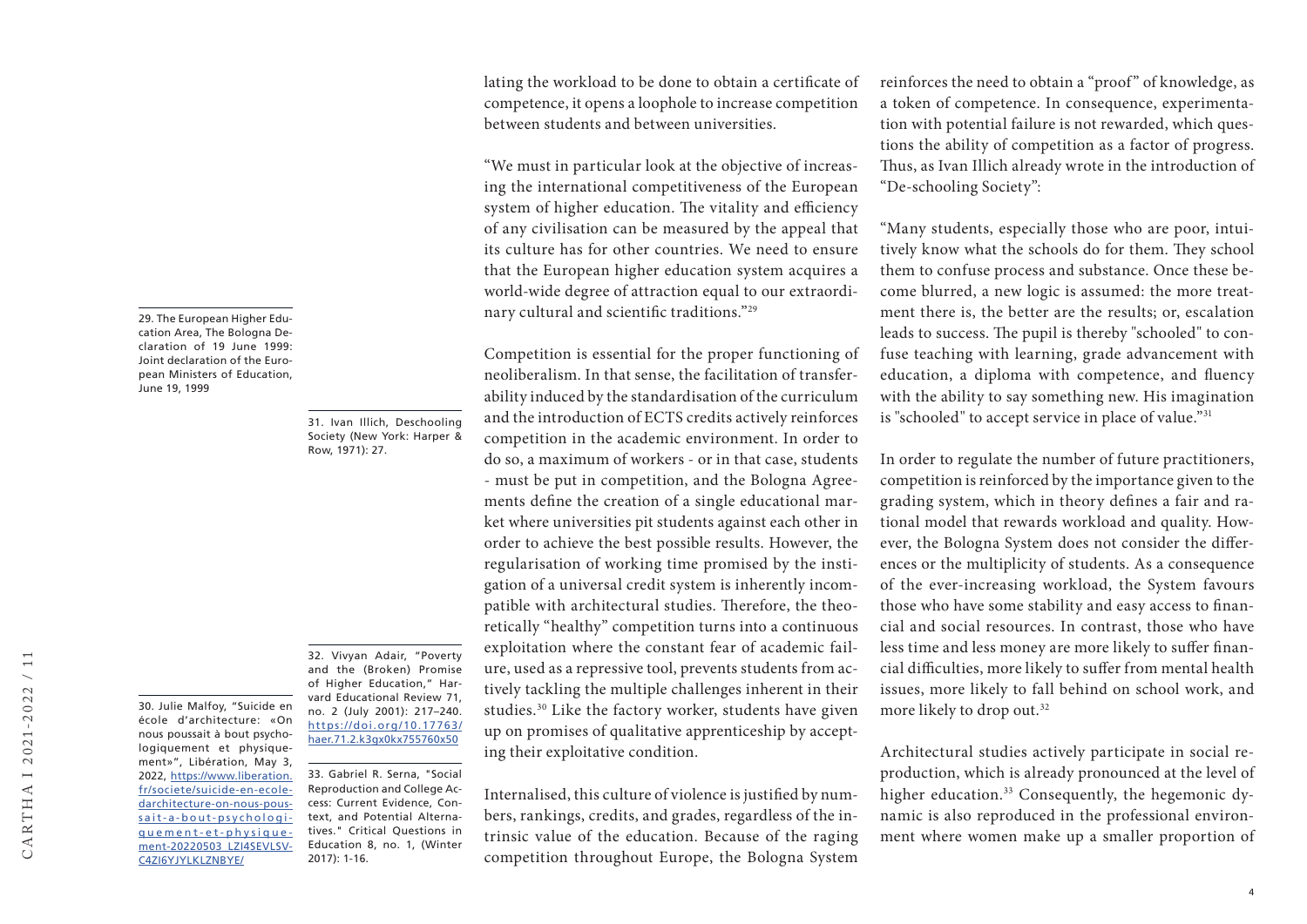34. Laura Mark, "Women in Architecture survey reveals widening gender pay gap." The Architect's Journal, February 8, 2017, [https://www.](https://www.architectsjournal.co.uk/news/women-in-architecture-survey-reveals-widening-gender-pay-ga) [architectsjournal.co.uk/news/](https://www.architectsjournal.co.uk/news/women-in-architecture-survey-reveals-widening-gender-pay-ga) [women-in-architecture-survey-re](https://www.architectsjournal.co.uk/news/women-in-architecture-survey-reveals-widening-gender-pay-ga)[veals-widening-gender-pay](https://www.architectsjournal.co.uk/news/women-in-architecture-survey-reveals-widening-gender-pay-ga)[gap#:~:text=level%20for%20](https://www.architectsjournal.co.uk/news/women-in-architecture-survey-reveals-widening-gender-pay-ga) [women.-,',pay%20gap%20](https://www.architectsjournal.co.uk/news/women-in-architecture-survey-reveals-widening-gender-pay-ga) [increasing%20with%20seni](https://www.architectsjournal.co.uk/news/women-in-architecture-survey-reveals-widening-gender-pay-ga)[ority.](https://www.architectsjournal.co.uk/news/women-in-architecture-survey-reveals-widening-gender-pay-ga)

35. Unknown, "On Race and Architecture," Curbed, February 22, 2017, [https://archive.curbed.](https://archive.curbed.com/2017/2/22/14677844/architecture-diversity-inclusion-race) [com/2017/2/22/14677844/ar](https://archive.curbed.com/2017/2/22/14677844/architecture-diversity-inclusion-race)[chitecture-diversity-inclu](https://archive.curbed.com/2017/2/22/14677844/architecture-diversity-inclusion-race)[sion-race](https://archive.curbed.com/2017/2/22/14677844/architecture-diversity-inclusion-race)

36. David Harvey, "The Art of Rent: Globalization, Monopoly and The Commodification of Culture," Socialist register 38 (March 2002): 93- 110

working architects, managers, and business owners in most countries, while BIPOC women are almost non-existent in the professional world.<sup>34</sup> In the US, black people only make up for 2% of the licensed architects, while accounting for 13% of the wider population, whereas black women represent 0.2% of the licensed architects.<sup>35</sup> Even though this dynamic is not exclusive to the architectural discipline, its consequences are particularly relevant in our case with regard to the power of spatial reproduction that architecture carries. Indeed, the lack of diversity - whether in school, or in offices - directly impacts the political production of spaces, and eventually materialises inequalities in the built environment.

4. From its conception to its implementation, the Declaration has been a great success from the European Union's point of view. 49 countries - including Asian countries, not signatory to the Lisbon Treaty - are currently active members of the project. Never before have so many European universities topped the Shanghai ranking, while European universities witness an unprecedented number of students enrolling per year. Thus, many of the goals of the Bologna project have been achieved. However, as we have seen from the text, the implementation of the new System has also put an end to unconventional educational experiments, as they could not function without the subsidies of a state signatory to the Agreements. Moreover, the implementation of the project has actively participated in a standardisation of educational content and forms of learning, a suppression of diversity, while establishing a culture of violence caused by extreme competition.

Thus, the "real" success of the new curriculum leaves much to be desired. But what other alternatives exist today? How can they be implemented, without subsidies, without time, and in the face of the adversity of the en-

tire system? If one accepts the practical impossibility of creating organisations outside the system, why not fight it from within instead. As David Harvey notes:

"By seeking to trade on values of authenticity, locality, history, culture, collective memories and tradition they open a space for political thought and action within which socialist alternatives can be both devised and pursued. That space deserves intense exploration and cultivation by oppositional movements that embrace cultural producers and cultural production as a key element in their political strategy."36

Thus, the system needs to retain a space of resistance, in order to increase its "symbolic value", and it is precisely in that space, that students need to organise alternatives in order to cultivate collective forms of opposition. Nowadays, a growing number of organisations, collectives and committees have entered this space of contestation; Draglab (EPFL), Parity Group (ETH), Volta (Accademia di Architettura di Mendrisio), CLAIMING\*SPACE (TU Wien), Gender Board (TU Munich) and many more around the world have recently started to oppose the architectural status quo through an intersectional decolonial/feminist/classist lens. Their purpose is to offer an alternative form of knowledge, through alternative means, aiming to subvert the hegemonic circle of reproduction. Going beyond their respective department, school or country, these groups have managed to create a trans-institutional power which enables them to challenge the might of the Bologna Curriculum. Yet, this labour-intensive process does not grant ECTS credits and is often performed at the expense of the students' well-being. Thus, oppressed parties are pressured once again, into choosing between the sustenance of collective care or their own.